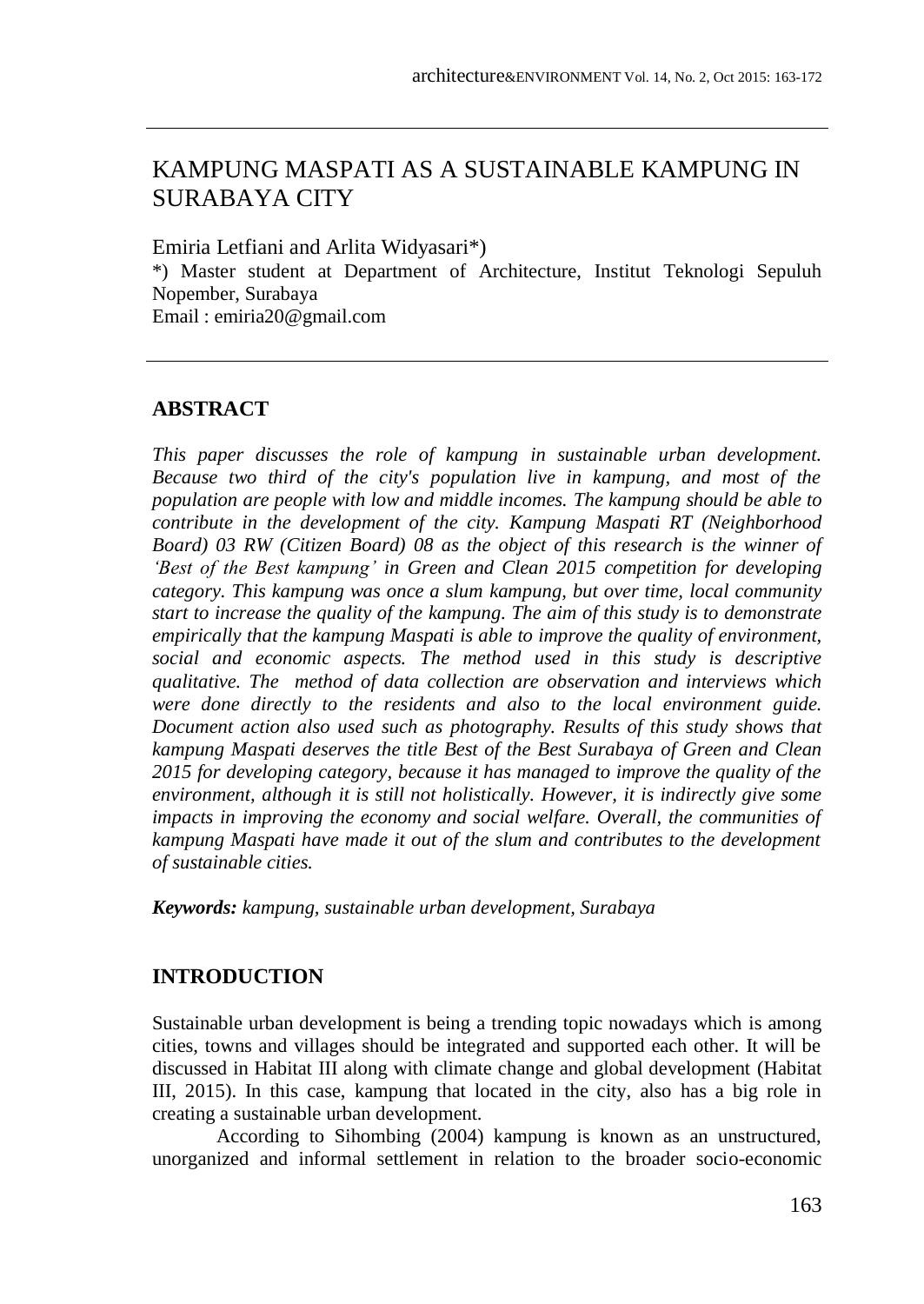system. It can also be realised as a settlement in an urban area without infrastructure, planning or urban economic networking. Poverty and poor of quality of life are features of kampung. But today, the community in many kampungs in Indonesia are having big efforts to increase the quality of their lives and also their environment, especially in Surabaya. The Surabaya Local Government has already took an effort to improve the environment and economic quality of the community through Surabaya Green and Clean in order to create the sustainable urban development.

This paper will discuss the role of the kampung in sustainable urban development and will prove that not all the urban kampungs have poor environment quality. Kampung is housed about two third of the urban population, offering different standards of housing at different price levels, mostly for low and middle income families (Setijanti, 2006). The kampungs in the city should be able to contribute in meeting the sustainable urban development of the city. So that the city can be in stable condition. Through the participation of the kampung in sustainable urban development had an impact in reducing environmental losses which also affect the economy, socio-cultural, and the welfare of the communities.

Kampung Maspati RT 03 RW 08 was one of a slum kampung in Surabaya. Through the awareness of local community about the importance of protecting the environment, local community are slowly trying to improve the quality of the quality of the environment with all the economic limitations. From the formulation of these problems arise some research questions, namely:

- 1. How does the communities of kampung Maspati improving the quality of the environment in the context of sustainable urban development with very limited economic conditions?
- 2. What has been achieved by local communities in improving the quality of the environment which gives a considerable impact in the city of Surabaya sustainable development?

The aim of this study is to demonstrate empirically that the kampung Maspati which was once a slum area can improve the quality of the environment and give a big contribution to the sustainable urban development in general.

### **THEORY / RESEARCH METHODS**

#### **Draft of Habitat III**

Habitat III states that sustainable development depends on how community could organize and direct the global urbanization. Therefore, UN Habitat has 17 goals to reach a global sustainability by improving the quality of the environment and man (ICSU & ISSC, 2015). Among 17 goals of Habitat III, there are some points that relevant to this research, those are end poverty in all it forms everywhere; end hunger, achieve food security, improve nutrition and promote sustainable agriculture; ensure healthy lives and promote well-being for all at all ages; and ensure avability and sustainable management of water and sanitation for all.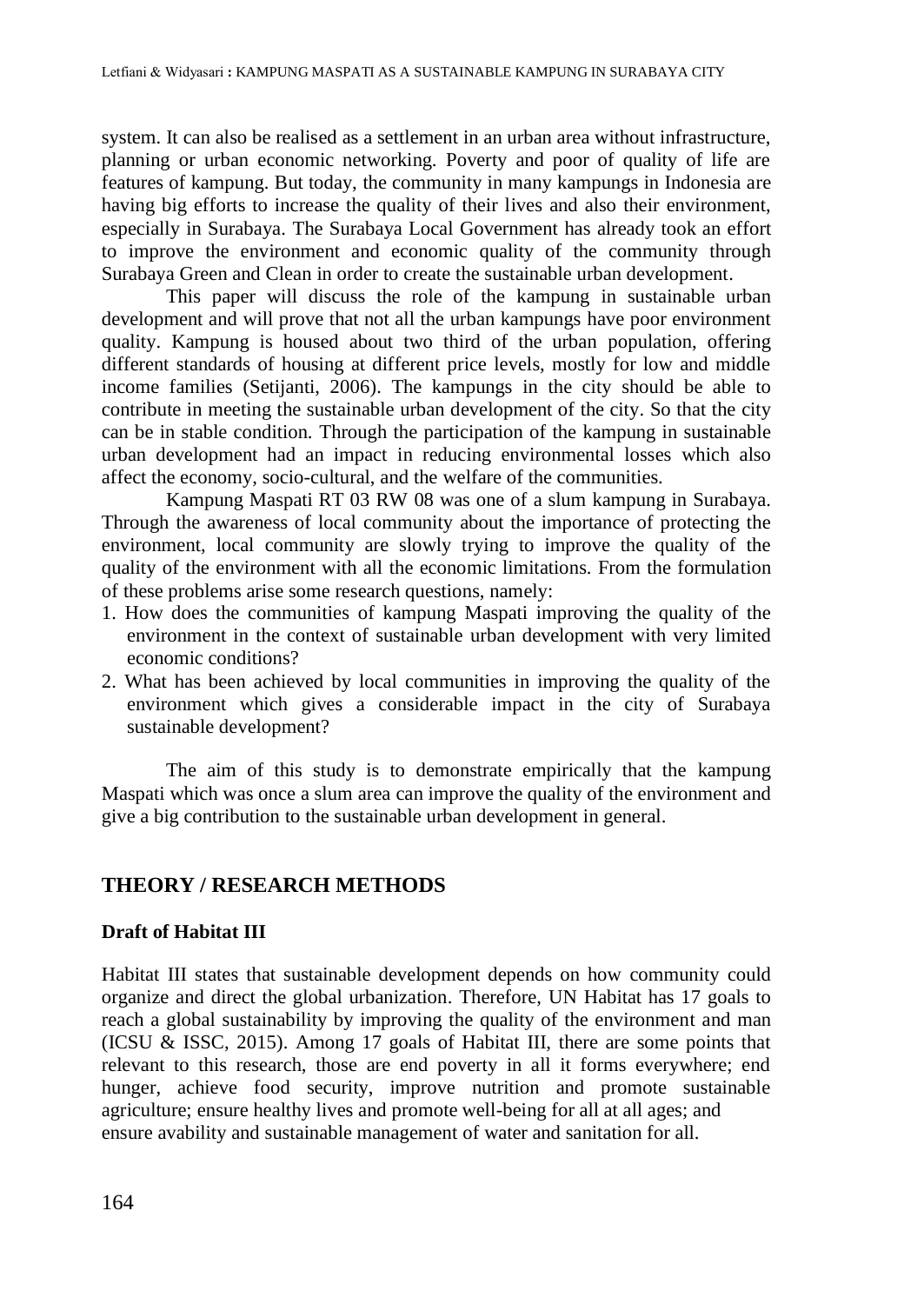#### **Green Economy**

UNEP defines green economy as one of the results in improving human well-being and social equity, to reduce the loss of environmental and ecological scarcity (UNEP, 2011). To realize the green economy in an effort to improve the quality of the environment, there are three important aspects, which are:

1. Investment in Natural Capital

- a. Agriculture: to increase green investment and guiding how to conduct economic transformation in agriculture, with the aim is to improve food security, reduce poverty, improve nutrition and health, creating jobs in remote areas, and reduce environmental pressures including reducing GHG emissions.
- b. Fisheries: The purpose of the green economy in the field of fisheries is to show the current economic and social value of marine fisheries for the world and more importantly is the estimate on the overall potential of the economic sector and the social value if it is set within the framework of green economy.
- c. Water: the purpose of the green economy in the aspect related to water is to meet the needs, affordability and availability of water and also to reduce the cost of water treatment for the ecosystem.
- d. Forests: Forests for the support of more than 50 percent of the species on earth, which plays a vital role to protect the watershed and climate regulation (ecosystems) and there is a great cultural and symbolic significance.
- 2. Investments in energy efficiency and resource
	- a. Renewal energy: greening the energy sector will require an increase in energy efficiency and the availability of energy services a very large resource of renewal, both of which will be directed towards the reduction of greenhouse gas emissions and other pollution types. An example is the increase in energy efficiency benefits in the economic field.
	- b. Manufacturing: green manufacturing is very important to separate the environmental pressures from economic growth. Green manufacturing is different from conventional manufacturing which aims to reduce the amount of natural resources needed to produce finished goods through energy and materials more efficiently. The manufacturing process also reduces the negative externalities associated with the disposal and pollution. Including transport and efficient logistics which takes into account that a significant percentage of the total environmental impact due to product manufacturing.
	- c. Waste: green economy in the waste aspect aims to provide policy makers with guidelines on how to mobilize investments. UNEP demonstrate how green investment in the waste sector can create jobs and contribute to economic growth.
	- d. Buildings: Green Economy in the building sector is that the government and the private sector to use the environment and economic opportunities, such as the use of energy efficiency, water resources, to improve the health, productivity and create jobs and reduce poverty.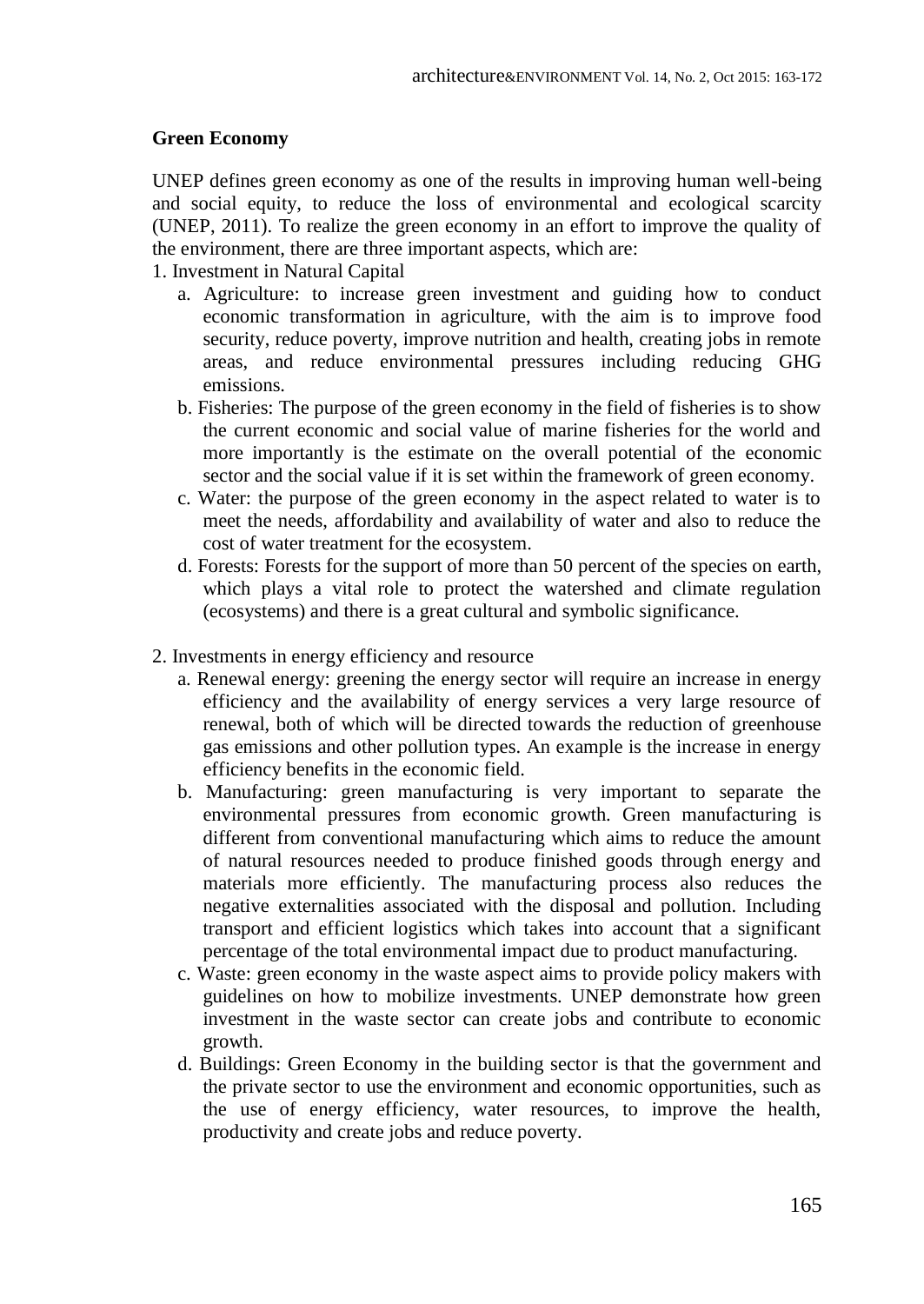- e. Transportation: the presence of a green transport policy will reduce accidents and poverty moved at improving access to markets and the importance of the facility.
- f. Tourism: The tourism potential of green has the potential to create jobs, supporting the local economy, reduce poverty, and improve biodiversity.
- g. Major cities: with the concept of green cities can enhance social justice and quality of life, and improve public transport system.
- 3. Supporting the transition to a green economy world
	- a. Model of global green investment scenario: by applying green economy can enhance natural capital, generating gross domestic product (GDP) is higher, increasing the poor economy and creates jobs.
	- b. Conditions that enable: Enable a green economy means creating a context in which economic activity improve the welfare of human and social justice, and significantly reducing environmental risks and ecological scarcity .
	- c. Finance:. Financial investment, banking and insurance are the main channel of private financing for a green economy. Financial services and investment control trillions of dollars that could potentially be directed towards green economy.

#### **Healthy Building**

Healthy building is one of the adversely affects either the health of its occupants or the larger environment (Levin, 1995). Bad construction or neglected maintenance is the primary cause of structural hazards in homes. Bad construction leads to building defects that increase the likelihood of structural hazards and fires, which in turn increase the risk of falls, burns, and other injuries. These defects also lead to inadequate ventilation and moisture accumulation; both factors raise the levels of asthma triggers in the home (Cummins, 2001) .

Recent research has shown that certain factors present in the architectural environment affect the human immune system (Mirkine, 1996). Healthy buildings are buildings that are non-toxic construction systems, ranging from construction and finishing materials, as this affects the health of people living in the building through the indoor air in inhaled by humans . To create a healthy building then performed (Paul Bierman-Lytle &IAI, 1992):

- 1. **The design approach**. All architectural styles (Modern, Post Modern, Classical, Rustic, Underground, Apartment, Town house, mobile home) that should result in a healthy building.
- 2. **Building Systems**. Building systems include many things, namely: heating, air conditioning, ventilation, air cleaning, plumbing, water treatment, electrical, electromagnetic shielding, system and security, entertainment / media / intercom, system maintenance, monitoring by computer to the operation and use of buildings , It is important in creating healthy buildings of the design approach which will result in a new building or a new ornament in the house, because the development is increasingly sophisticated technology which resulting in a change of equipment that use in the past and now**.**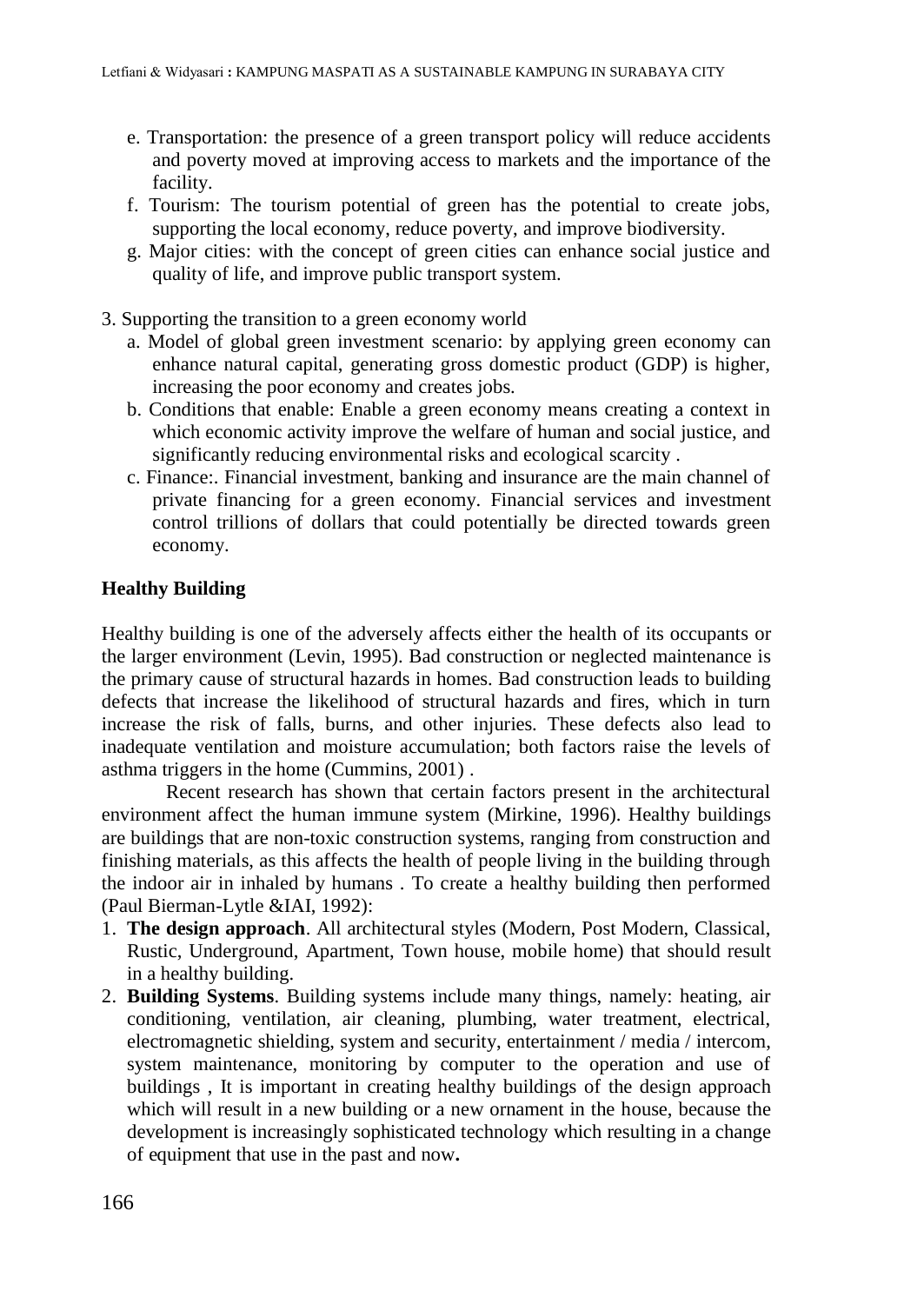- 3. **Building Products**. Building products consist of prevention radon and mitigation systems, humidity and foundations, engineering drainage, pesticide alternatives, alternative plywood, exterior paints and wood stains, caulks, adhesives, glues, doors and windows, insulation, vapor barrier, a system of walls, floors , carpets, wallpaper, kitchen cabinets and appliances, furniture, interior paint, alternative wall, illumination. Low building materials should be free of toxic or hazard, level of acceptable risk and in environmental studies cradle-to-grave and considering the issue rainforest, energy, environmental site planning, waste disposal, recycling and policy making.
- 4. **Maintenance / Maintenance**. Treatment using communication and monitoring systems for building performance. Home management system to manage: light, music, security, telephone, air, pollutant monitors, providing maintenance schedules and records, does not pollute the building by spraying pesticides around, do not use toxic cleaners and aerosols.

#### **Sustainable Housing for Sustainable City**

Sustainable housing is to improve human welfare. In the housing, there are three dimensions of sustainability (UN-Habitat, 2012) , namely:

- 1. Environmental Sustainability: dealing with the impact of housing on the environment and climate change, as well as the environmental impact of the housing itself.
- 2. Social and cultural Sustainability: associated circuitry fundamental social needs such as housing affordability, decent housing and healthy, achieving the needs of transport and community facilities.
- 3. Economic Sustainability: related to capital assets made by man's most valuable and durable.

#### **The Criteria of Surabaya Green and Clean for Developing Category**

Surabaya Green and Clean is one of the collaboration programme between the local government, private, NGO, and mass media such as Jawa Pos and Radar Surabaya. This programme started from the citizen concerns in the environment issues. It emerges to form a strategy to educate the inhabitants to improve their environment. Surabaya Green and Clean also used as a competition event of cleaning, greening and healthy environment among districts in Surabaya city. So it can emerge the inhabitants' interest to keep their environment clean, green and healthy.

According to the head of Surabaya Green and Clean Programme from Jawa Pos Newspaper, besides of the communities creativity in effort to improve their environmet, the other criteria in assessing the competition are :

- 1. An effort to reduce the quantity of the trash up to 80 %;
- 2. The communities contribution for their environment;
- 3. The ability of the RT and RW to educate the others RT and RW from another area to apply this programme to their environment;
- 4. Application of infiltration wells such as biopor in their environment;
- 5. Utilization the remaining area in their environment to plant a various plants such as urban farming, flowers, and other benificial plants.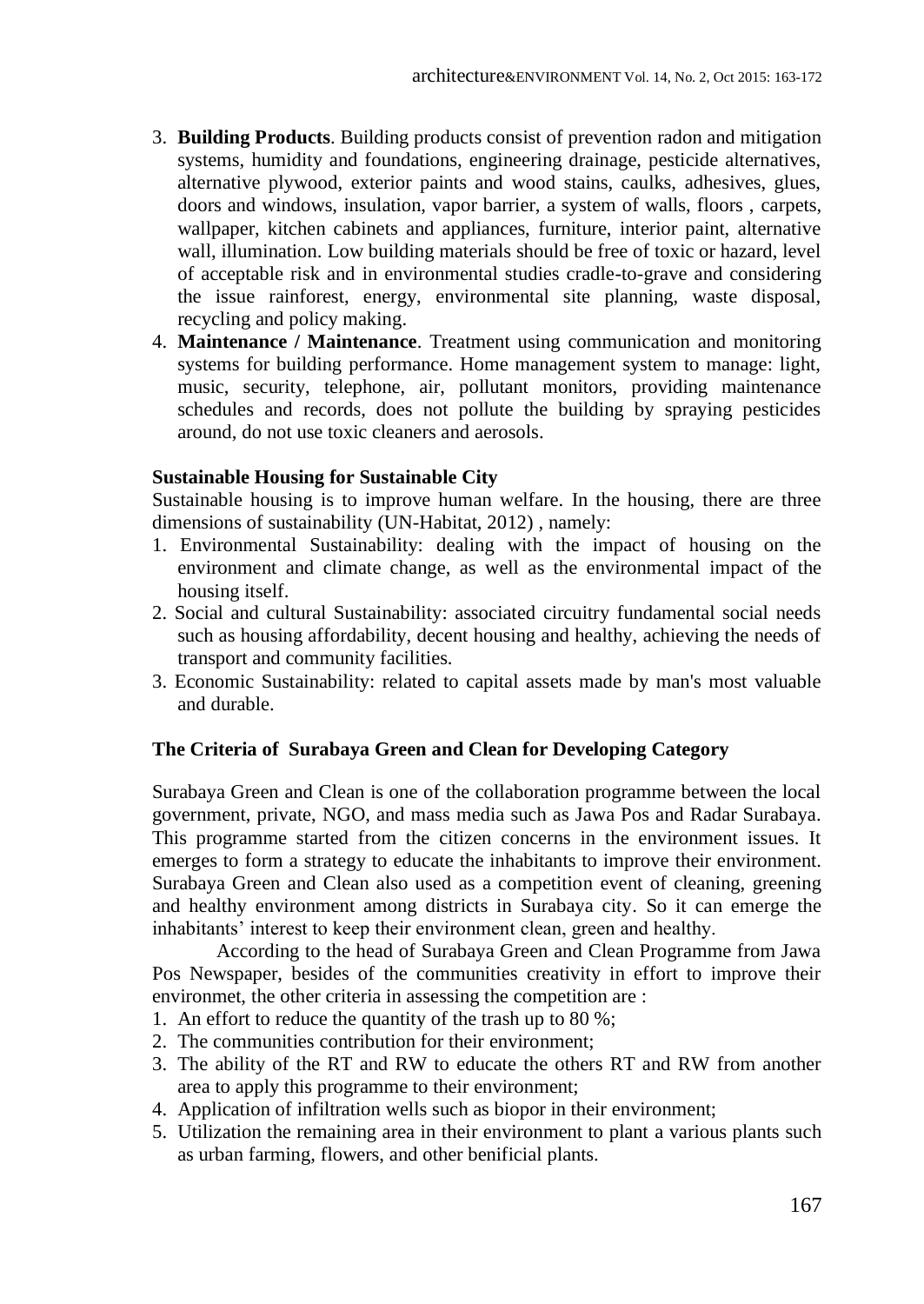By this program, the government hope that it gives an impact for the city's sustainability. Surabaya Green and Clean is a community based programme which the community in the kampungs is being the key of development to create an environment development community based in Surabaya city (Kumalasari, 2015).

#### **Research Method**

The research method that used in this paper is descriptive qualitative. While the technique of data collection were by interview to the citizens and the *kampung*  environment guide. It was also conducted through observation and photographic documentation.

## **RESULTS AND DISCUSSION**

#### **Overview Location Study**

Kampung Maspati is located in RT 03 RW 08 *Kampung* Bubutan, Surabaya (see Figure 1).



**Figure 1**. Location of Study *Source : Google Maps, 2015*

In terms of social demography in RT 03 RW 08, community of Kampung Maspati have 60 families, most are work as employees around the kampung. There is also low businessman which employed the local communities. Economically, the communities are middle and lower families. The physical condition of the kampung looks green and clean. There are various plants that can be found all along the kampung's corridor such as toga plants, ornamental plants, and vegetables. Plants planted in polybags, hydroponic systems, and urban farming. Along the corridors are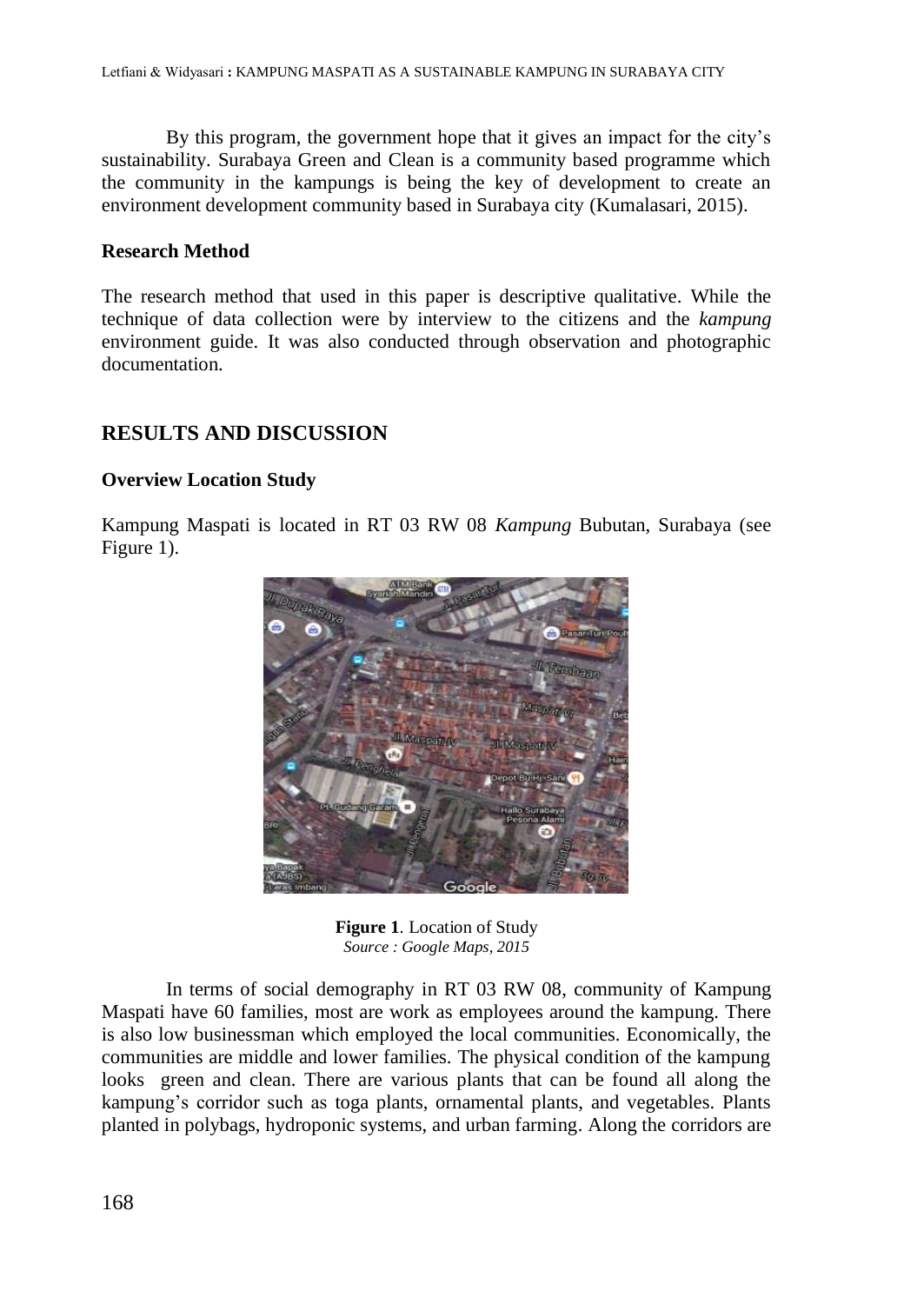decorated by interesting and creative paintings to persuade the communities to always care for their environment.

#### **The Community of Kampung Maspati Ways to Achieve Best of the Best Category**

In 2015, Kampung Maspati was achieved best of the best category in Surabaya Green and Clean. Formerely, Kampung Maspati was a slum area. However, there was an old lady, named Mrs. M who clean all along the pathways in RT 03 by herself. She took this action based on her initiation without forced by anyone in order to stimulate the local community awareness in improving the environment quality. Because of her action, many of local communities touched by her and follow her. Local communities give their contribution based on their skill.

The community in Kampung Maspati do not rely on government assistance, so they do a concept called *jimpitan* (local community contribution) to collect money from the residents in RT 03 which amount of 500 rupiahs per day. The collected money then used to buy some plants and take care of the environment of the kampung.

#### **Kampung Maspati's Achievements**

Kampung Maspati could be the winner of best of the best category because they had applied some requirements, such as :

#### **1. WWTP (Waste Water Treatment Plant)**

Kampung Maspati could achieve the goal 6 of SGD's which is to ensure the availability and sustainability of water management because the local people in Kampung Maspati capable to create a waste water treatment plant. The WWTP which built there used to filtrate residents waste water to become cleaner. However, the filtrated water could not use as clean water, it is used for watering the plants.

Furthermore, people can save money for monthly payment of water because usually the local people use clean water for watering the plants or washing tehir vehicles. However, since the WWTP had built, the local people can use filtrated water for those activities. The WWTP is also contributed to reduce environment degradation.

#### **2. Composter**

- a. Environmental sustainability: the composter in kampung maspati RT 03 RW 08 helped the city in general to reduce the quantity of waste. It is can be use as fertilizer.
- b. Healthy building: communities utilize and process the waste into compost. But for plastic waste collected and sold.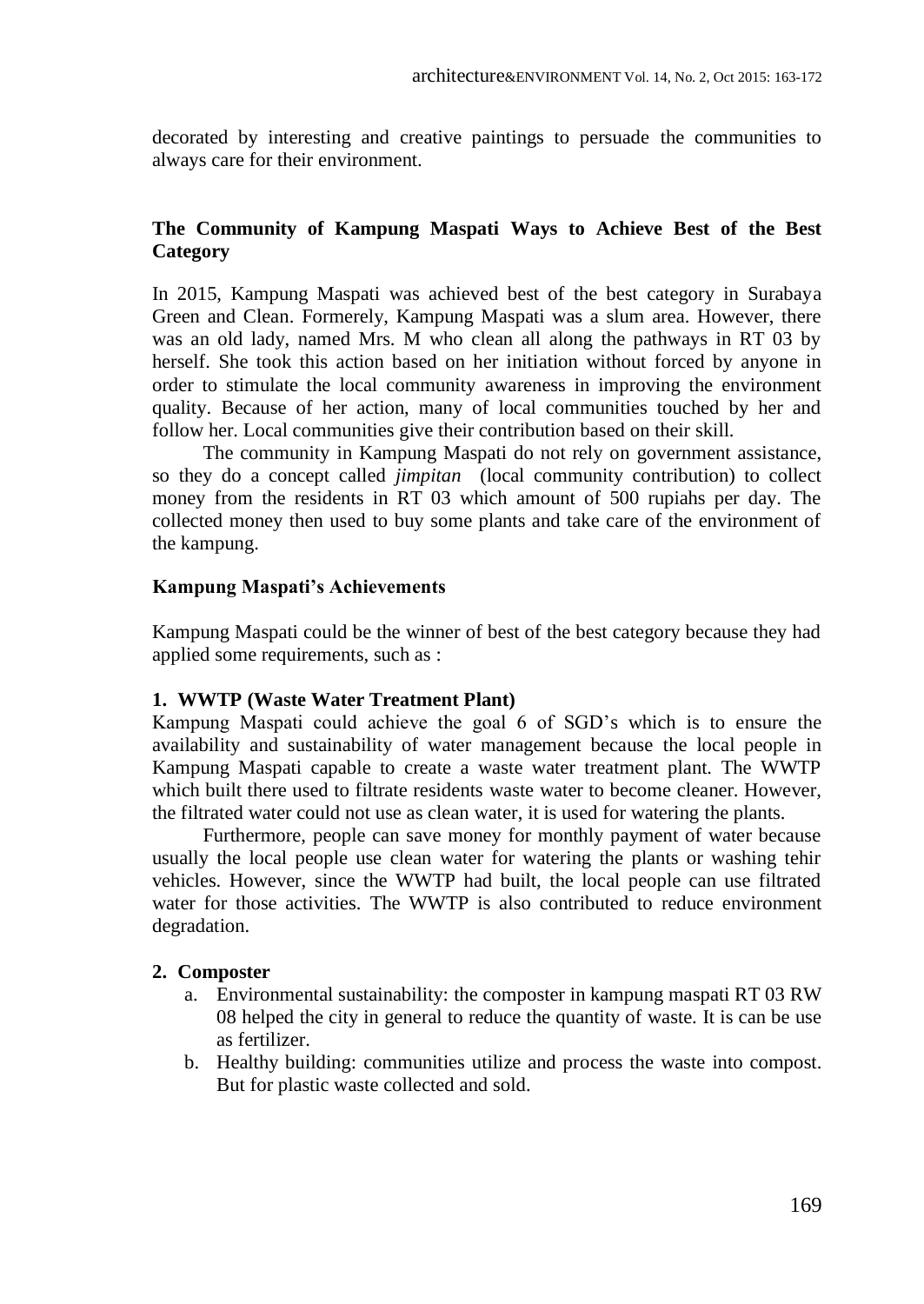#### **3. Urban Farming and Greening**

- a. SDG's: the community in Kampung Maspati reachs Goal-2, Goal-12, Goal-13 of SDG's because the community has applied urban farming for selfconsume.
- b. Green economy: the implementation of urban farming in the kampung Maspati RT 03 RW 08 contributes to food security because kampung can provide vegetables for self-consumption and also save the cost of a monthly expenditure of up to  $\pm$  50,000 rupiahs / month.
- c. Environmental sustainability: urban farming in the *kampung* Maspati is not using pesticides so it is not damage the micro environment.

#### **4. Garbage and Waste Bank Management**

- a. Green economy: the application of the waste bank is very profitable for the kampung because the community can have savings through non-organic trash such as plastic bottles and the like.
- b. Environmental sustainability: non-organic waste cannot be merged by the soil so that the presence of the waste bank can reduce environmental scarcity by collecting and selling the plastic trash (Figure. 2)



**Figure 2**. Waste Bank Management *Soure : Observation, 2015*

### **5. Clothes Recycling**

- a. Green economy: the recycled clothes in addition using old cloth, the community is also used plastic waste which processed as ornate costumes. For now clothes recycling is only made for the kampung mascot and is expected to contribute to the future economy of the kampung.
- b. Environmental sustainability: the creativity of clothes recycling of plastic waste can reduce waste bins which created positive impact on environmental sustainability (Figure 3.).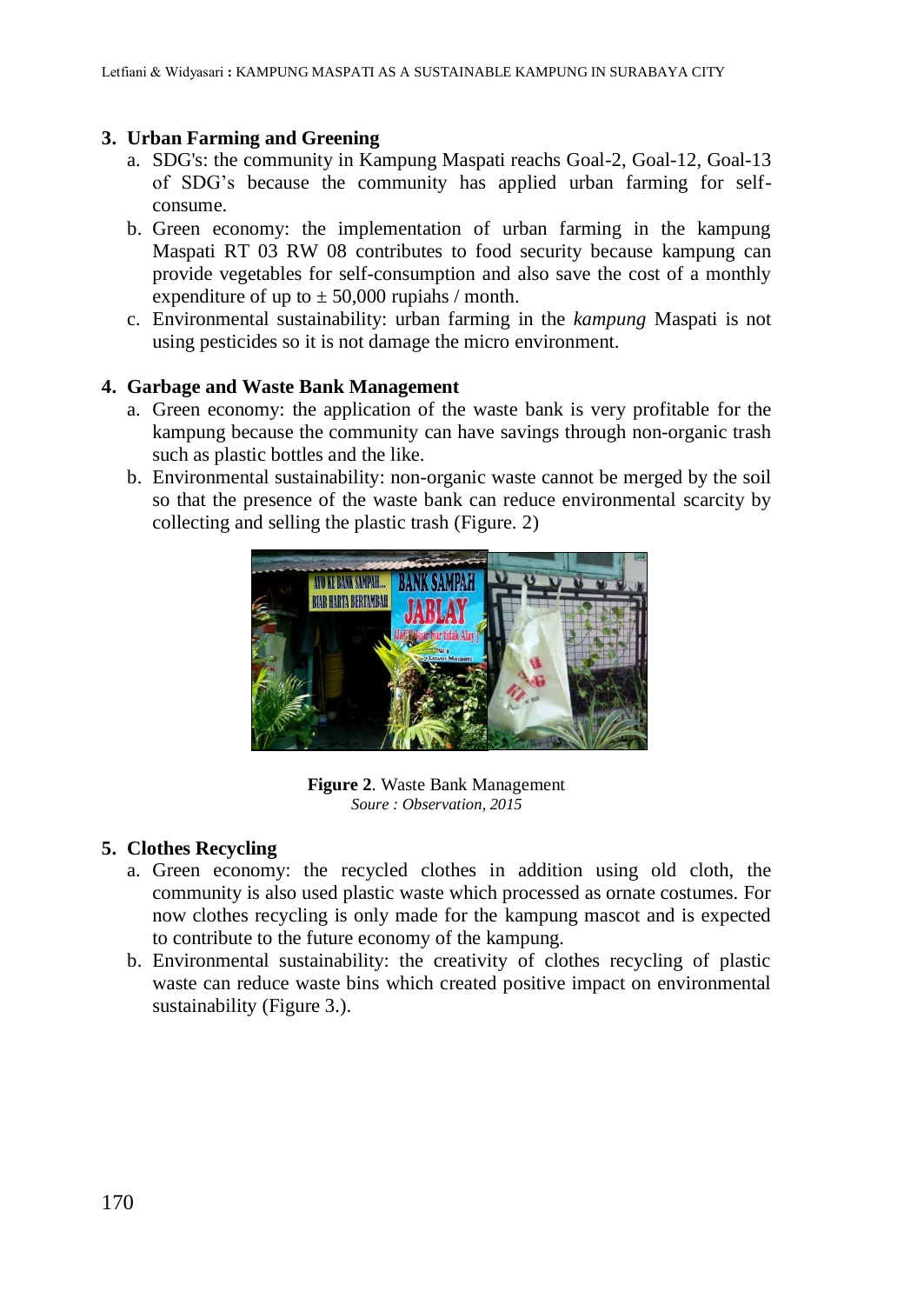

**Figure 3**. Clothes Recycling *Soure : Observation, 2015*

### **CONCLUSION**

In general, aspects of the habitat III draft, SDG's goals, healthy building and sustainable housing for sustainable cities, Kampung Maspati is already supporting more than 70% of that goal. Thus kampung Maspati RT 03 RW 08 is feasible to obtain the title of "best of the best" kampung in Surabaya Green and Clean event of 2015. It shows through their effort to reduce the solid waste quantity, application of urban farming, reuse the water waste from household and other achievement that the local communities have done. So it means that the Surabaya Green and Clean Programme could raise the communities role to keep their environment clean, green and healthy.

In addition, the Kampung Maspati contributes to create sustainable city by increasing its quality of environment. It is also give positive impacts on improving local community economy and social. So, it is important to raise local community participation in development to realized sustainable city.

### **REFERENCES**

Brochure Habitat III (accessed from unhabitat.org on August, 30 2015).

- Cummins, S. K. & Jackson, R. J. (2001), *The Built Environment and Children's Health,* Elsevier Inc.
- ICSU&ISSC. (2015), *Review of Target for the Sustainable Development Goals : The Science Perspective*, Paris.
- Kumalasari. (2015), *Evaluasi Program Surabaya Green and Clean Berbasis Sustainable Development ( Studi pada Dinas Kebersihan dan Pertamanan Kota Surabaya)*, Jurusan Administrasi Publik, Fakultas Ilmu Administrasi, Universitas Brawijaya. Jurnal Administrasi Publik (JAP), Vol.3, No.10, 1753- 1757.
- Levin, H. (1995), *Building Ecology : An Architect's Perspective on Healthy Buildings*. Prepared for presentation as a keynote lecture at 'healthy building 1995', Milan, Italy, September 10 -15.